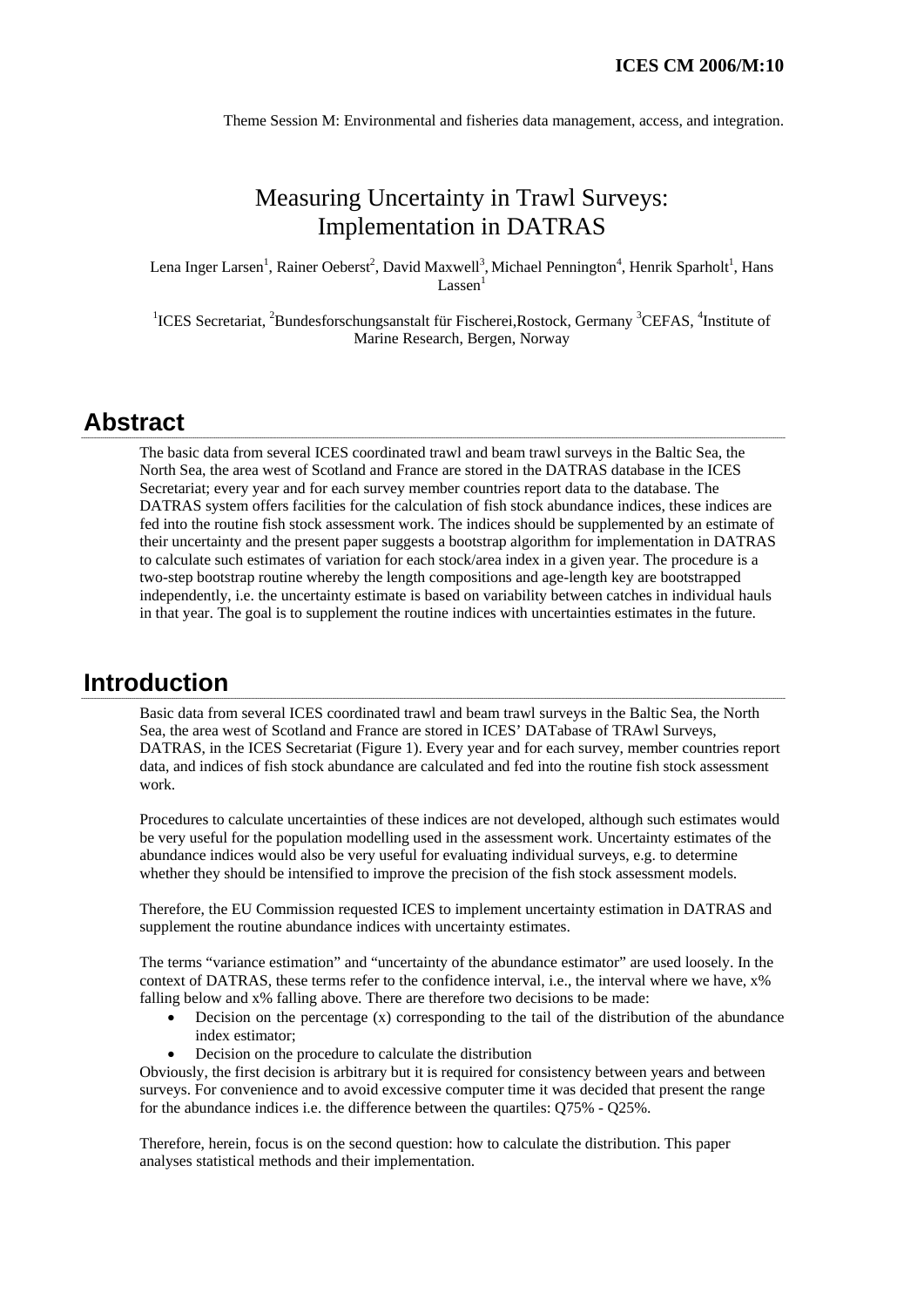We considered the technical advantages and disadvantages of a range of methods, including their suitability for implementation in DATRAS, making use of the work reported in:

- ICES Workshop on the Analysis of Trawl Survey Data (ICES 1992/D:6), which reviewed survey design and index definition;
- Nordic Council of Ministers Workshop on evaluations of fish stocks (Lassen, H. 1999. Ed.);
- The EVARES project (2003, EVARES FISH/2001/02 Lot 1) on evaluation of research surveys in relation to management advice;
- ICES (WKSCFMD) (2004), which reviewed analytical variance estimators, bootstrapping and modelling approaches;
- ICES Workshop on Survey Design and Data Analysis (WKSAD) (ICES 2005/B:07), which considered the effect of spatial structure of the population and provides information on geostatistical models.

In addition many individual scientists have provided input to the issue of estimating survey index variance (e.g. Pennington (1983) on the use of the Delta distribution where zero values are treated separately and positive values are assumed to follow a lognormal distribution and Petitgas (1993) on a geostatistical approach,).

Bootstrapping has been widely used within fisheries in recent years (see e.g. O'Brien et al 2001a, 2001b, Simmonds et al 2001). It is relatively easy to explain, and does not have many assumptions. The lack of assumptions on spatial distributional also suggests it will be robust to changes in spatial distribution from year to year.

Implementing the bootstrap for survey catch numbers-at-age differs from standard examples as two bootstrap samples, age and length, are generated not one.

For many surveys the sampling design operates with many strata and thus few observations within each stratum. This is creating complications when trying to estimate variance, because the bootstrap sampling will underestimate the real variance (if only two samples by a factor of two on average, and more than 20 samples is needed to avoid it). When there is only one sample for a stratum, analytical estimations will not be possible and bootstrap will of course give a variance of zero. Dealing with strata with few hauls is one of the main challenges in the estimating variance of survey indices.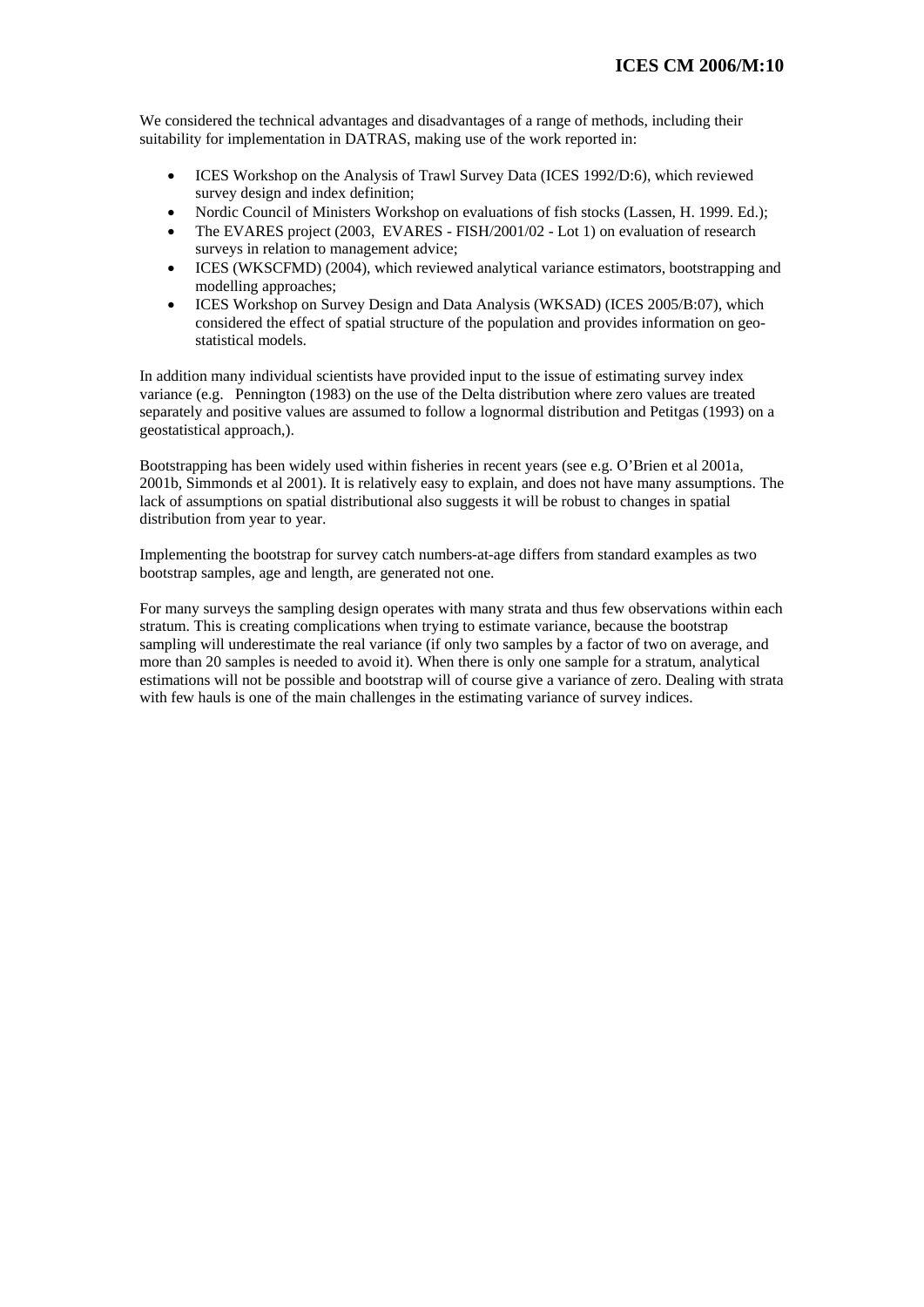

**Figure 1. Surveys in ICES area for which data are stored in DATRAS** 

# **Estimating the accuracy of the abundance estimator**

The term variance estimation and uncertainty of the abundance estimator is used loosely above. In DATRAS, we are after the confidence interval, i.e. the interval where we have, say, 5% of falling below and 5% probability of being above.

In the analysis of which method would be the better we considered three approaches, the variance  $(2<sup>nd</sup>$ order moment of the distribution), geostatistical approaches and various form of bootstrapping.

#### *The variance*

This calculation of the  $2<sup>nd</sup>$  order moment (variance) is widely used and is well known outside technical statisticians. Methods for calculating this estimator are developed for virtually all survey designs, but differ among designs, i.e. there would be a separate algorithm for each survey; known estimators include fixed station surveys. Even where there is no analytical solution for the variance estimator to the maximum likelihood estimation, this can be done numerically in a routine fashion. It is easy to implement and can run as a routine procedure.

Calculation of confidence limits would be of the type (2 is chosen for simplification of the formula)

$$
[Index-2 * std. dev; Index + 2 * std. dev]
$$

The approach is not robust to distributions that are far from symmetrical around the abundance estimator and therefore often a transformation is used, the classical example being the logarithmic transformation.

Reflection of the survey design could be through a multiplicative model or similar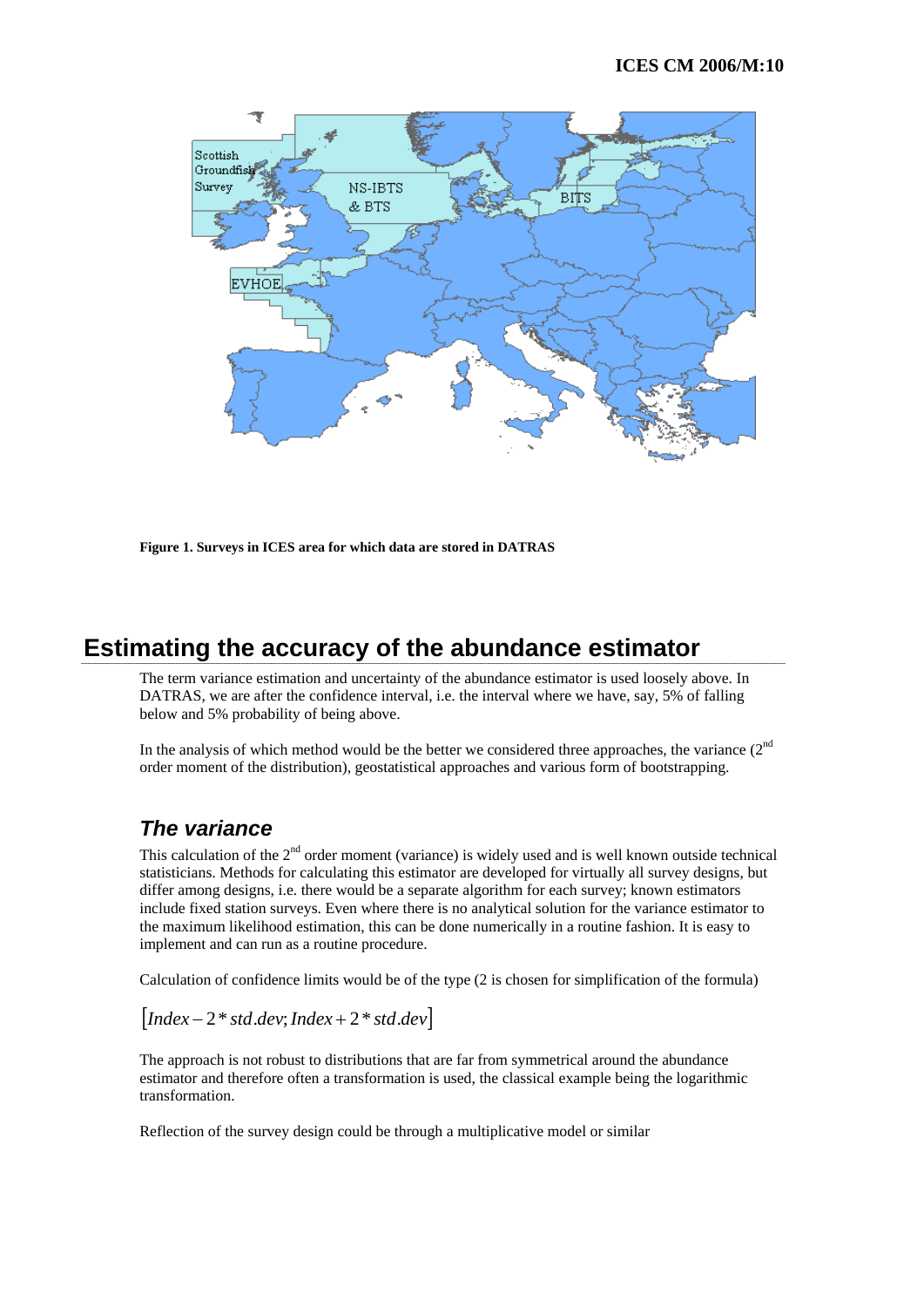$\log CPUE = \mu + rect + roundfish + \varepsilon$ 

 $V(\mu)$  to be used as the basis for calculating the std.dev required above

This could be implemented by linking DATRAS to R.

## *Geostatistical variance estimates*

Geostatistics is an expansion of the model described above which accounts for the geographical variance structure. The functional form of the variogram (variance as a function of distance between the stations) shall reflect the distribution of the species surveyed and is unlikely to be the same for all species. The functional structure of the variance would need stability between years for a routine implementation as the approach is not robust to changes in distribution between years; hence this approach may be difficult to implement on a routine basis. The analysis may involve transformation.

Geostatistics has many variants related to the underlying geographical structure of the population. A routine implementation would need to decide on one of these and experience has shown that the variogram need close scrutiny before a suitable model can be agreed. The technique is not well suited for robust routine application. Provided the geostatistics model chosen is not too complicated, the fundamentals are easily understood can be explained to non-statisticians.

The calculation of confidence limits will be similar as described above. An implementation might be to link DATRAS to an appropriate statistical package (e.g. R or SURFER).

## *Bootstrapping the observations*

Bootstrapping overcomes the problems with asymmetric distributions and allows a direct estimation of the confidence limits.

Bootstrapping is based on the assumption that the samples available are indicative for the population distribution (similar assumptions as embedded under section 4.1). The bootstrap procedure shall reflect both the design and the assumption of the variance population structure on which the survey design is based.

Bootstrapping can be implemented as a routine, but must reflect the design, i.e. there would be a separate algorithm for each survey. Implementation would require special software to be written to reflect the survey design and assumption of stock distribution.

## *Appropriateness for DATRAS*

We considered the technical advantages and disadvantages of a range of methods, including their suitability for implementation in DATRAS, making use of work reported in ICES WKSCFMD (2004), which reviewed analytical variance estimators, bootstrapping and modelling approaches and ICES WKSAD (2005), which considered the effect of spatial structure of the population and provides information on geo-statistical models. The summary table from WKSCFMD is reproduced at the end of this discussion.

The design-based approaches, bootstrapping and analytical calculations, scored well on issues relating to communication. Both have been widely used within fisheries, are relatively easy to explain, and do not have many assumptions. The lack of distributional assumptions also suggests they will be robust to changes in catch distribution.

Bootstrapping has technical advantages over analytical calculations because asymmetric distributions do not cause problems when calculating a confidence interval and covariance between ages is part of the output. A further issue with the usual analytical calculations is that they are based on the assumption of random (or stratified random) sampling, so they are not strictly valid for fixed stations designs.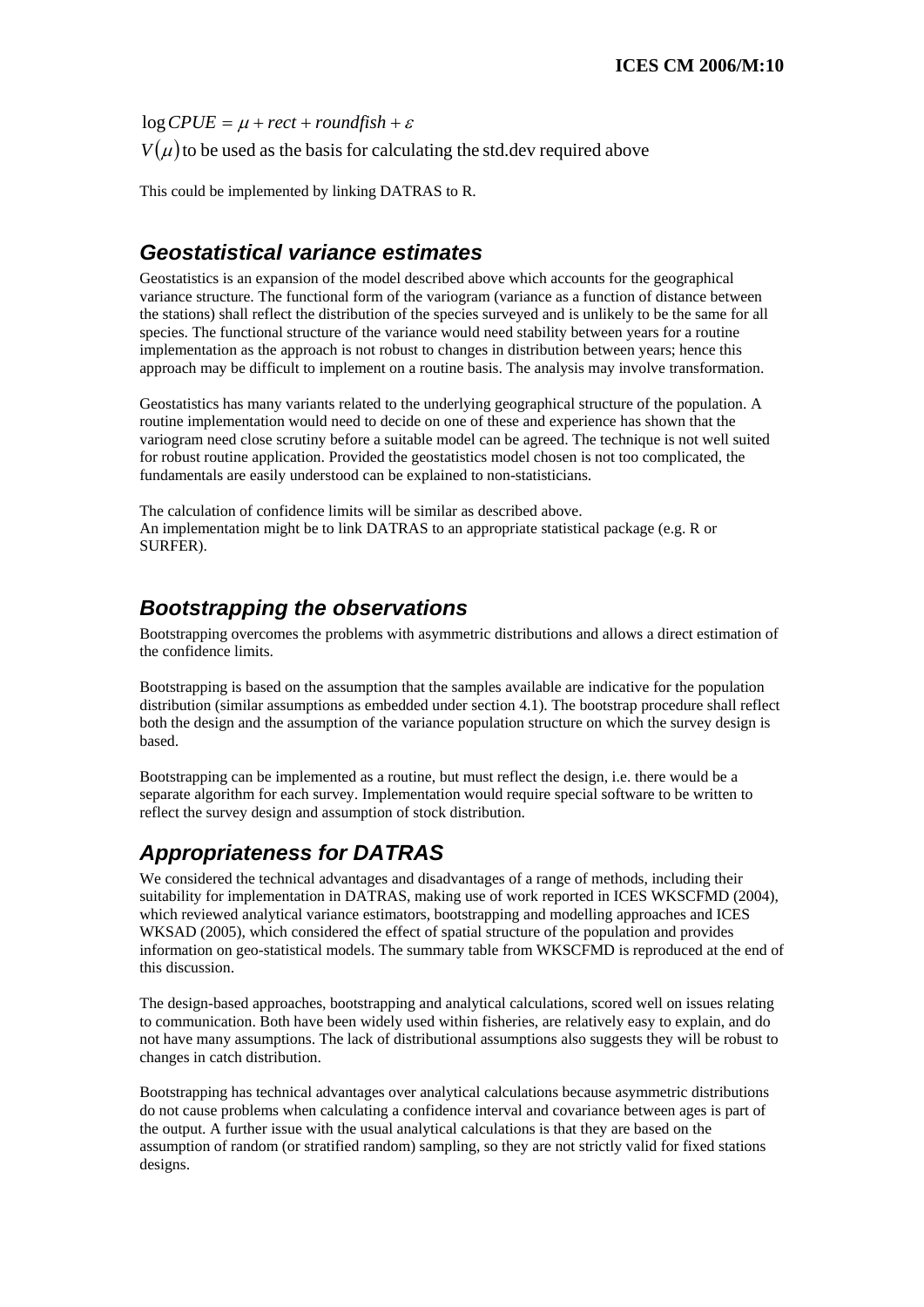The major concerns with bootstrapping are that strata with few observations can lead to poor estimates of variance and therefore a need to combine strata.

For age sampling, the survey protocols suggest there should be enough age samples per length group. We studied if this is true in two ways: by viewing a selection of ALK's and for all surveys by calculating the proportion of length groups, above a relevant minimum length, in each ALK with only one age sample and with fewer than five age samples.

ALK from cod in BITS and NS-IBTS in first quarter 2006 is taken as an example in this report. It can been seen that, at least in NS-IBTS, a large proportion of the length classes are only represented by one sample (Table 1) and only few length classes are represented with five or more samples (Table 2). In some Roundfish areas, 100 percent of the length classes have been sampled less than five times.

**Table 1. The table shows number of length classes where there have only been one age sample, the total number of length classes with samples, and the percentage of length classes with one sample of the total sample.** 

| Survey         | Year | Quarter | Species         | Area           | No of<br>one<br>sample | Total<br>samples | Percentage<br>of total<br>samples |
|----------------|------|---------|-----------------|----------------|------------------------|------------------|-----------------------------------|
| <b>BITS</b>    | 2006 | 1       | Gadus<br>morhua | 22             | 1                      | 49               | $\overline{2}$                    |
|                |      |         |                 | 24             | 1                      | 49               | $\overline{2}$                    |
|                |      |         |                 | 26             | 1                      | 49               | $\overline{c}$                    |
|                |      |         |                 | 28             | $\overline{2}$         | 43               | $\overline{4}$                    |
| <b>NS-IBTS</b> | 2006 | 1       | Gadus<br>morhua | $\mathbf{1}$   | 8                      | 27               | 29                                |
|                |      |         |                 | $\overline{2}$ | 9                      | 12               | 75                                |
|                |      |         |                 | 3              | 8                      | 23               | 34                                |
|                |      |         |                 | $\overline{4}$ | 9                      | 19               | 47                                |
|                |      |         |                 | 6              | 11                     | 14               | 78                                |
|                |      |         |                 | 7              | 6                      | 26               | 23                                |
|                |      |         |                 | 9              | 1                      | 49               | $\overline{c}$                    |

Table 2. The table shows number of length classes where there have been less than five age samples, the total number of length classes with samples, and the percentage of length classes with one sample of the total **sample.** 

| Survey         | Year | Quarter      | Species         | Area           | No of<br>less than<br>five<br>samples | Total<br>samples | Percentage<br>of total<br>samples |
|----------------|------|--------------|-----------------|----------------|---------------------------------------|------------------|-----------------------------------|
| <b>BITS</b>    | 2006 | $\mathbf{1}$ | Gadus<br>morhua | 22             | 9                                     | 49               | 18                                |
|                |      |              |                 | 24             | 7                                     | 49               | 14                                |
|                |      |              |                 | 25             | 1                                     | 49               | $\overline{2}$                    |
|                |      |              |                 | 26             | $\overline{4}$                        | 49               | 8                                 |
|                |      |              |                 | 28             | 8                                     | 43               | 18                                |
| <b>NS-IBTS</b> | 2006 | $\mathbf{1}$ | Gadus<br>morhua | $\mathbf{1}$   | 21                                    | 27               | 77                                |
|                |      |              |                 | $\overline{2}$ | 12                                    | 12               | 100                               |
|                |      |              |                 | 3              | 15                                    | 23               | 65                                |
|                |      |              |                 | $\overline{4}$ | 13                                    | 19               | 68                                |
|                |      |              |                 | 6              | 14                                    | 14               | 100                               |
|                |      |              |                 | $\overline{7}$ | 18                                    | 26               | 69                                |
|                |      |              |                 | 9              | 17                                    | 49               | 34                                |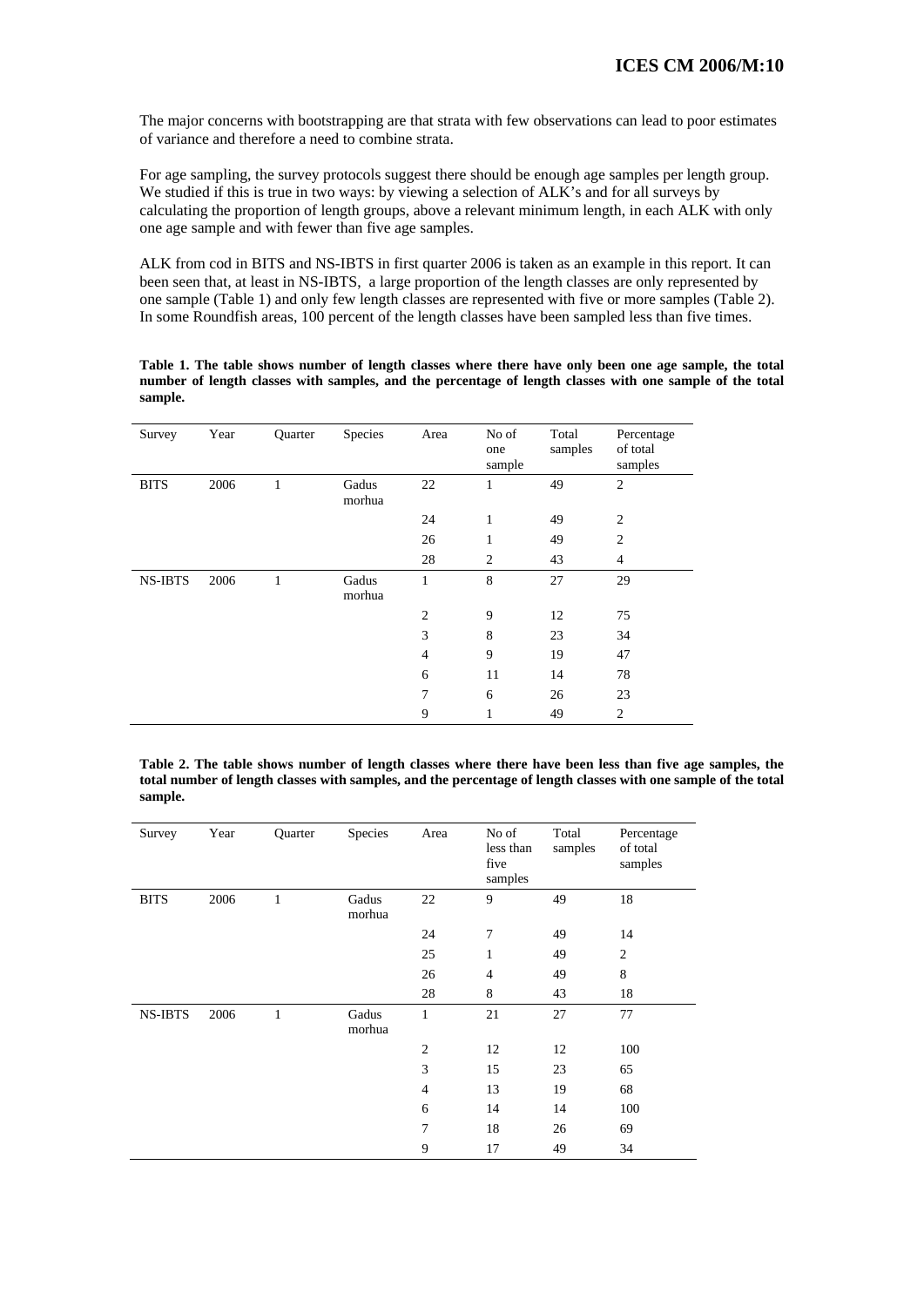Possible model-based approaches range from general linear models (GLMs) of survey cpue, to geostatistical models which incorporate spatial structure, to more complex likelihood-based or Bayesian hierarchical models. The GLM and geo-statistics approaches generally model indices which have already been calculated by age, while more complex models better represent the sampling process by including the variation due to sub-sampling age and estimating an age-length relationship. This ability to capture all the sources of uncertainty is particularly strong in Bayesian models.

randomised not systematic sampling schemes. Other modelling approaches would be more flexible but Routine implementation was an issue for modelling approaches, particularly geo-statistical models. Geo-statistical models cannot be properly implemented on all surveys in DATRAS as several use could require different model set-ups for different surveys and species. This could lead to debate over the appropriateness of a model for any particular survey, and could make explaining the approach to non-scientists more difficult. Expert knowledge would be needed to run modelling approaches as the model fit and assumptions need to be checked.

|                | Desi gn-based                                                                                                           |                                                                                                                                                                           | Model - based                                                                                                                                                              |                                                                                                                                                       |  |
|----------------|-------------------------------------------------------------------------------------------------------------------------|---------------------------------------------------------------------------------------------------------------------------------------------------------------------------|----------------------------------------------------------------------------------------------------------------------------------------------------------------------------|-------------------------------------------------------------------------------------------------------------------------------------------------------|--|
|                | Analitic al                                                                                                             | Non-parametric<br>bootstrap                                                                                                                                               | Frequentist                                                                                                                                                                | Bayesian                                                                                                                                              |  |
|                |                                                                                                                         |                                                                                                                                                                           | Sample representative of the population, sampling scheme unbiased                                                                                                          |                                                                                                                                                       |  |
| Assumptions    | Strata must be a partition Resampling unit must be<br>of the space.                                                     | independent.                                                                                                                                                              |                                                                                                                                                                            | Distributions and relationships between variables.                                                                                                    |  |
| Advantages     | Explicit, identify variance<br>due to age and due to<br>length, can derive<br>statistics to analyse<br>sampling design. | Non-parametric, can<br>deal with complex<br>processes, simple<br>concept, estimates<br>covariance.                                                                        | Explicit, deal with<br>complex situations, id var<br>comps, estimations of<br>uncertainty, parameters<br>can have biological<br>interest, can include<br>expert knowledge. | Idem frequentist model,<br>easier to deal with<br>missing observations,<br>include more complex<br>expert knowledge and<br>different sources of data. |  |
| Disadvantages  | It becomes extremely<br>complex to apply to<br>more than 1 strata<br>situation, no covariance<br>between ages.          | Sensitive to low number<br>of samples in strata which requires model testing<br>can underestimate<br>variance or produce<br>biased estimates due to<br>merging of strata. | Complex assumptions,<br>and fitting, different<br>sampling schemes and<br>stocks may require<br>different models.                                                          | Idem frequentist model,<br>more difficult to<br>implement, MCMC<br>convergence problems.                                                              |  |
| Implementation | Simple                                                                                                                  | Simple, uses simulations.                                                                                                                                                 | Complex.                                                                                                                                                                   | More complex, uses<br>simulations.                                                                                                                    |  |
| Example (ref)  | WD 4, 5, 6, 7 & 8                                                                                                       |                                                                                                                                                                           |                                                                                                                                                                            | WD1                                                                                                                                                   |  |

#### **Table 3. Comparison of methods – Summary. Table 6.1 from WKSCFMD 2004**

# *Conclusions*

All the methods have advantages and disadvantages: the usefulness of geo-statistical methods has been demonstrated for individual analyses, Bayesian hierarchical models are technically very strong and further development of them should be promoted. But overall, the bootstrap approach was considered most appropriate for routine analysis in DATRAS. It should be technically adequate, relatively straightforward to implement and easy to explain. It will represent the calculations currently used to produce survey indices and a consistent definition of bootstrap sampling should be possible across all the surveys in the system.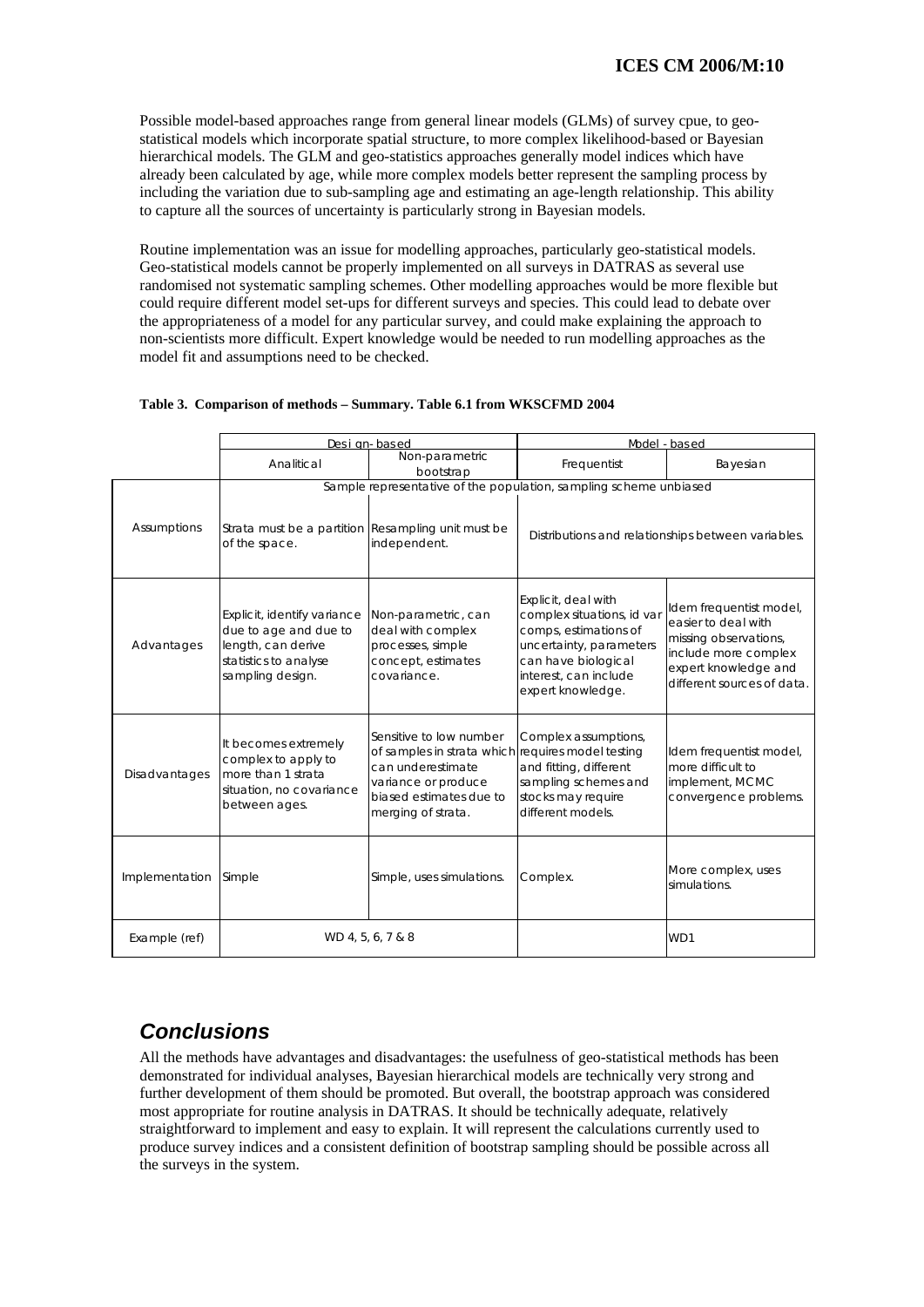## **How to bootstrap in DATRAS**

## *Abundance Index*

Each survey and within each survey for each species the calculation covers a so-called index area. This is the area within which hauls are considered and the average over the length compositions is done. In several cases the index area and the entire survey area are identical. The age-length keys are aggregated by a set of "otolith areas" without restricting the data to the index area.

The abundance index *I* is in principle calculated based on

$$
I_a = \sum_{l \in length} n_l * \frac{m_{l,a}}{m_{l\bullet}}
$$

Where *n<sub>l</sub>* is the length composition observed (#/hr) in the haul (  $CPUE = \sum_{l \in leng}$ *l*∈length  $CPUE = \sum n_i$ ) and  $m_{i,a}$  is the

age-length key.

The abundance estimator works in four steps: 1) First, the average length composition by sub-areas (e.g. roundfish areas, the phrase "otolith area" is used by the North Sea beamtrawl survey), 3) the average length distributions calculated per sub-area in step 1 are raised to age compositions using ALK's found in step 2, and 4) these age compositions are averaged over an index area (e.g. the entire (e.g. rectangles) is calculated, 2) In parallel, ALK's are aggregated on a separate set of "otolith areas" North Sea), i.e. ignoring length compositions that refer to sub-areas outside the index area. This later step means that some rectangles fished will not be considered in the index calculation because the rectangles are not part of the index area.

This suggests that the haul information in a survey shall be considered as two components: the length frequency distribution of the catch and the age-length keys.

distribution of a haul (not bootstrapping the individual length groups) thereby maintaining covariance These components are bootstrapped independently. The bootstrapping approach chosen is the *naïve* approach (Lehtonen, R. and Pahkinen, E. 2004). The haul bootstrap unit are the entire length between the length groups within a haul. The ALKs are bootstrapped as individual aged fish length group by length group.

Bootstrapping the length frequency distribution of the catch by haul will consider how the hauls are distributed within an area. As discussed below a certain amount of pooling among sub-areas is desirable and there are therefore two steps in this bootstrap procedure, 1) selecting a haul and 2) allocating this haul to a sub-area.

length classes but the sampling intensity, i.e. number of fish per length class that is aged is maintained Also, for the age-length keys although aggregated over a larger area there is a need for pooling over in the bootstrap. This is illustrated in the text table below

| Length Class | Age $0$ | Age 1 | Age 2 | Total |
|--------------|---------|-------|-------|-------|
| 30           |         |       |       |       |
|              |         |       |       |       |
| $\sim$       |         |       |       |       |
| 30-32        |         | 24    |       | ر_ر_  |

The sample from which the bootstrap is sampled is the 30-32 cm group while the bootstrapped ALk will maintain the individual length classes, i.e.  $30,31$  and  $32$  cm with their sampling intensities  $11,12$ and 10 fish.

Figure 2 below shows the bootstrapping data flow; the flow is described in the following section.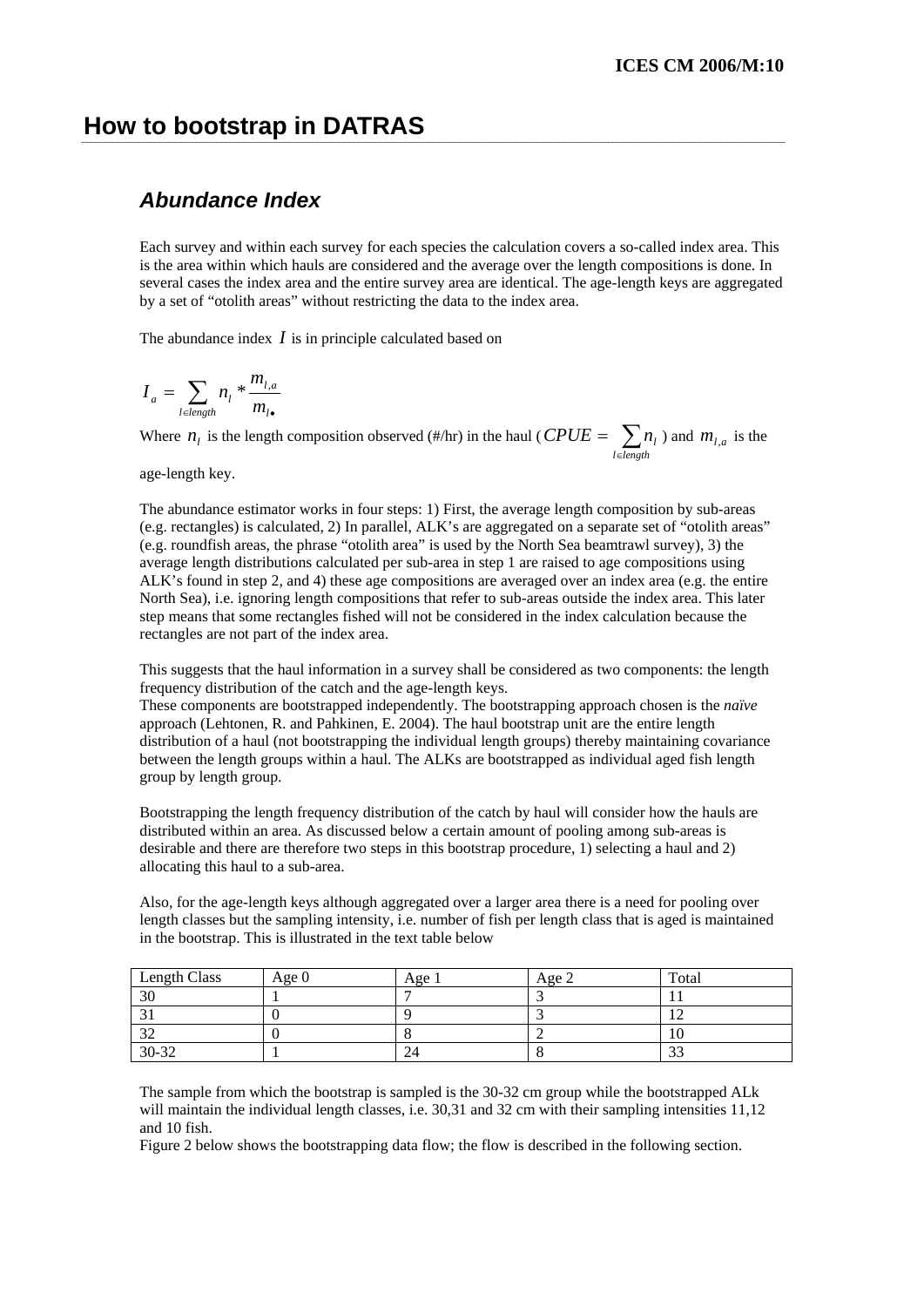

**Figure 2. Bootstrapping data flow** 

## *Length distribution bootstrapping*

Only hauls within the index area for a given species are used in the bootstrapping. The number of hauls within each sub-area will generally be kept when bootstrapping. For those surveys where the index calculation is done by large strata with many hauls per stratum (generally 5 to 20) hauls, we draw the bootstrap from the hauls in that stratum and the approach is straightforward. For surveys like the North Sea IBTS and BTS, which operate with rectangles as strata (sub-areas) for index calculation, too few hauls are available within a stratum (rectangle) and the bootstrap sample will be drawn from a larger pool of hauls i.e. by RoundFish Area (RF).

allocation of hauls by sub-areas that are in the sample as the probability distribution for allocation of hauls to sub-areas (rectangles). The abundance index calculation requires that each haul is assigned to a sub-area (rectangle) and the bootstrap therefore needs a second step to allocate the selected haul to a sub-area. Because we may not want to bootstrap exactly the number of hauls that were originally taken we have interpreted the

| <b>Survey</b>  | <b>Species</b> | Sampling strata             | Pooling strata                                       |
|----------------|----------------|-----------------------------|------------------------------------------------------|
| <b>NS-IBTS</b> | All            | Statistical rectangle       | Roundfish area combined<br>with index area           |
| <b>BITS</b>    | All            | $SubDiv + depth strata$     | $SubDiv + depth strata$                              |
| <b>EVHOE</b>   | All            | $EVMOE$ area + depth strata | Combined depth strata of<br>same depth within Celtic |

| Table 4. Overview of sampling strata and pooling strata |  |  |
|---------------------------------------------------------|--|--|
|---------------------------------------------------------|--|--|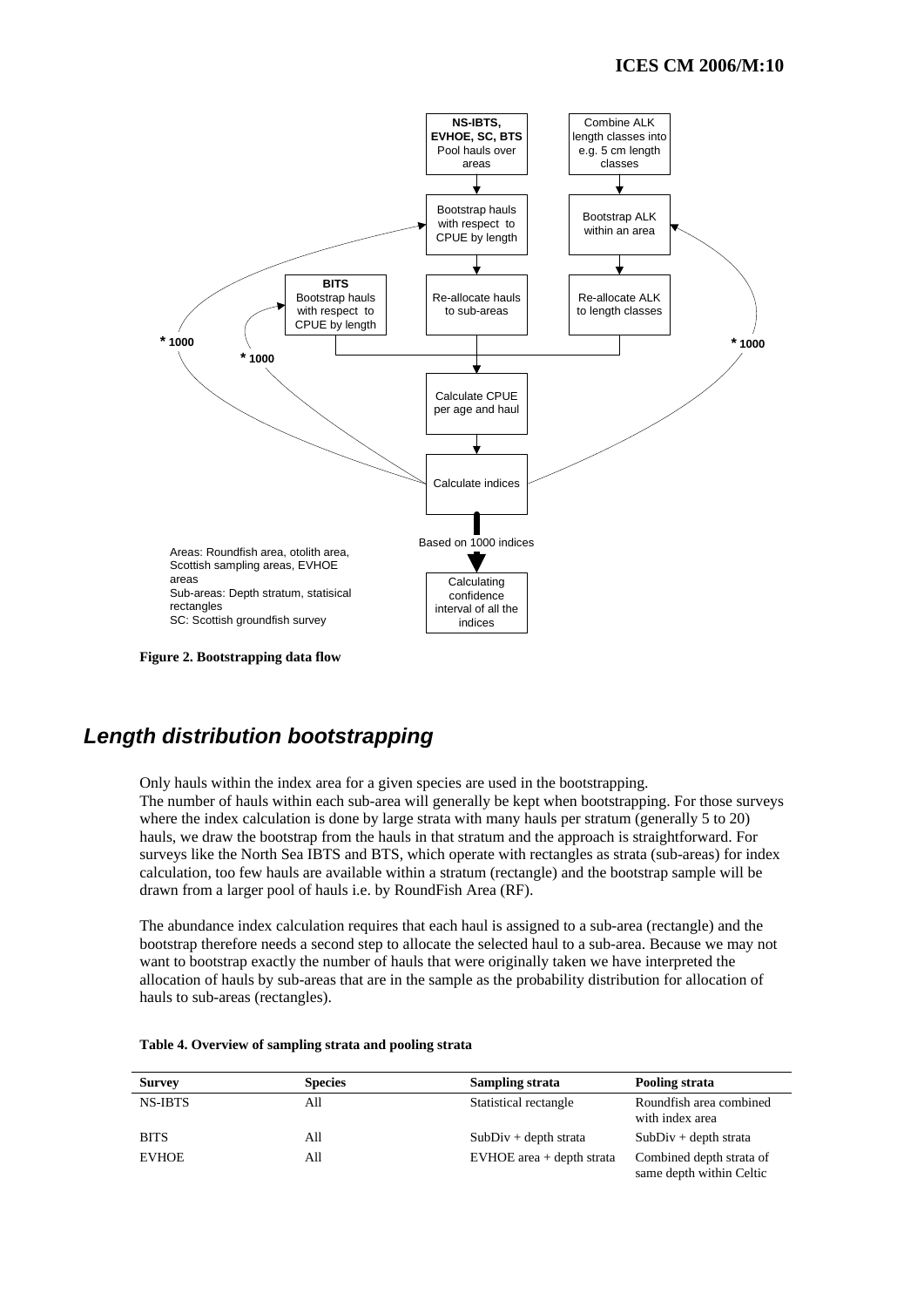| <b>Survey</b>              | <b>Species</b>                     |                                     | Pooling strata                      |
|----------------------------|------------------------------------|-------------------------------------|-------------------------------------|
|                            |                                    |                                     | Sea or Bay of Biscay                |
| <b>BTS</b>                 | All                                | Statistical rectangle               | Otolith areas                       |
| Scottish groundfish survey | Cod, whiting, haddock,<br>monkfish | Scottish demersal sampling<br>areas | Scottish demersal sampling<br>areas |

## *Bootstrap age-length keys by length class*

The Age-Length-Keys for all the surveys are an aggregation of individual samples from a haul combined over a larger area (Table 5).

It is assumed for most surveys that the individuals for the ALK are randomly taken from all parts of the area. Furthermore, this sampling regime for ALK data assumes that the age distribution of a length class does not significantly different within the different parts of the sampling area.

| Survey                     | Area of ALK             |
|----------------------------|-------------------------|
| <b>BITS</b>                | <b>ICES</b> subdivision |
| <b>IBTS</b>                | Roundfish area          |
| <b>BTS</b>                 | Otolith areas           |
| <b>EVHOE</b>               | <b>EVHOE</b> areas      |
| Scottish groundfish survey | Demersal sampling area  |

#### Table 5. Overview of ALK sampling areas

The sampled numbers of fish per length class are used as basis for bootstrapping the ALK's. Analyses of the data which are available in DATRAS have shown that in many cases the number of aged fish per length class is significantly lower than the required number for bootstrapping (see Tables 1 and 2). Therefore, pooling to construct the sample from which to bootstrap is necessary. We pool data in length classes of  $2$  or 5 cm, the data are originally by 1 cm classes. This pooling does not solve the problem of large individuals where aged fish are not available in all length intervals and a length plus group is included. All individuals which are larger than a defined length are summarized in this plus group. This length plus group will be used for the length frequency and the ALK.

The length where the plus group begins can be different from species to species, from survey and to survey, and from year to year due to different developments of the stock size and the progress of rebuilding of the stocks.

One possible way to define length class,  $l_{+}$ , where the plus group begins is given below. The length plus group starts when the sum of total aged fish beginning with the smallest length interval is larger than defined fraction B of the total number of aged fish. The length  $l_{+}$  is defined by

$$
\frac{\sum_{l=1}^{l_+} X_l}{X_{\ldots}} > B.
$$

where  $X_L$  denotes the total number of aged fish in length class l, and  $X$  represents the total number of aged fish over all length classes.

The length plus groups will be defined based on data analyses of the different surveys and after discussions with the working group which coordinates the survey.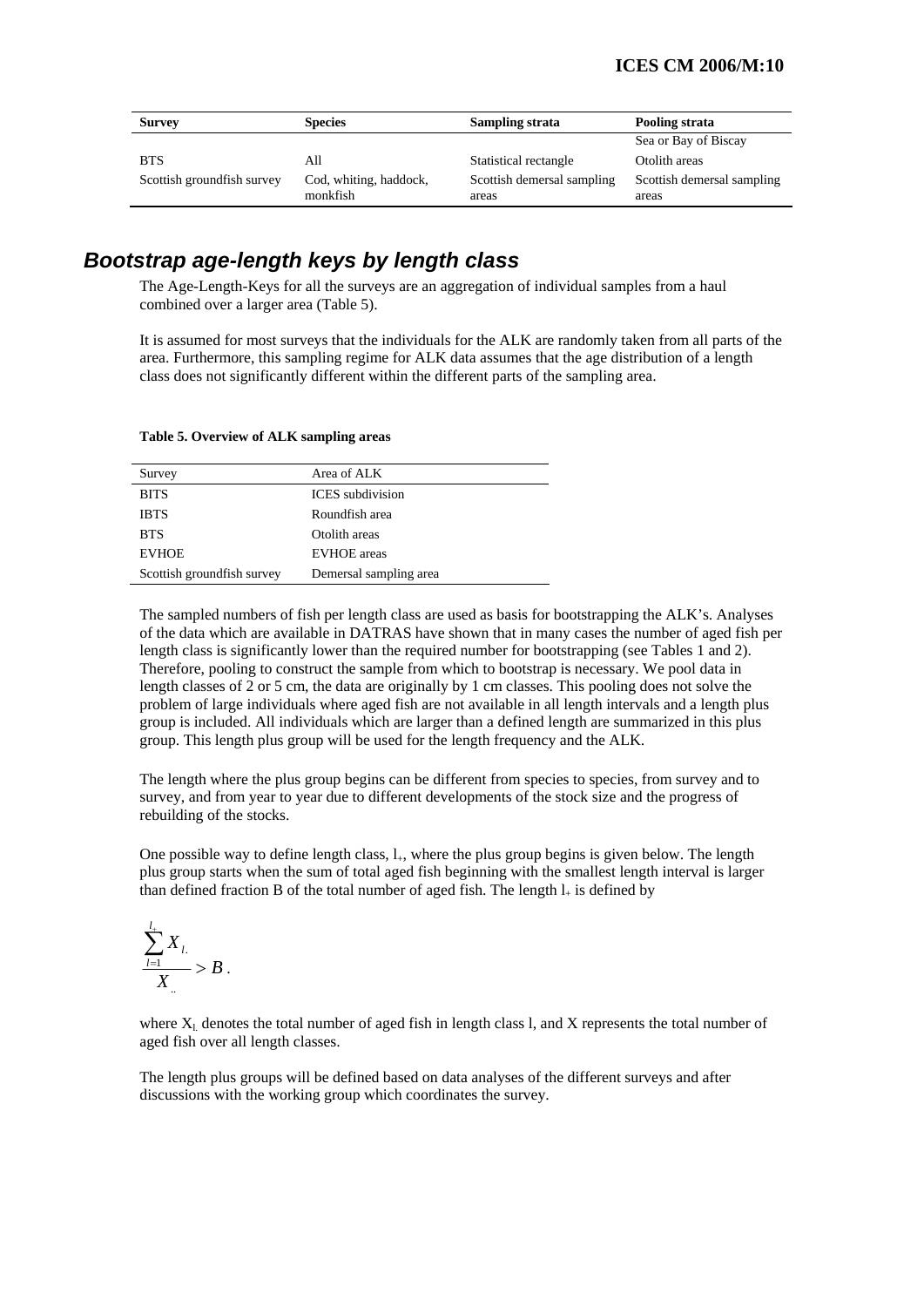## *Number of bootstraps*

The length CPUE and the ALK data will be bootstrapped 1024 tim es as recommended by Lehtonen an d Pahkinen (2004).

## *Presentation of results.*

For each index value, the entire length distribution of the bootstrap indices are given with bin size split into 20, by splitting the max  $-$  min value of the bootstrapping indices into 20 equal intervals. From this, user specified needs like CV and confidence intervals can easily be given. There are a variety of methods available to calculate confidence intervals (see for example, Efron and Tibshirani, 1993). We therefore propose that the percentile method is implemented in DATRAS. This is the simplest method feel that this choice will not greatly change the relative results for different surveys or years and available. For example, for a 90% confidence interval based on 1024 values, it involves reporting the 50th and 950th largest values.

# **Performance of the bootstrap procedure**

## *Simulation Framework for Investigating Bootstrap Performance*

To illustrate the effects and as a background for discussing the choices made in the implementation of the uncertainty calculation implemented in DATRAS we investigated a system with 16 rectangles arranged in 4\*4 quadrant.

| $n_R, \overline{CPUE}_R, \sigma_{within}^2$ |  |
|---------------------------------------------|--|
|                                             |  |
|                                             |  |

The system is desc ribed by

- The number of haul per rectangle  $n_R$  total number of hauls =  $\sum_R$  $n_{R}$
- The mean CPUE within each rectangle*CPUER*
- The within rectangle variance  $\sigma_{within}^2$ ; and
- The between rectangle variance  $\sigma_{Between}^2$

R is the rectangle;  $n<sub>R</sub>$  (the number of hauls in rectangle R) is drawn from rectangular distribution with a mean of two hauls per rectangle and a range of 0 to 4 hauls, i.e. for  $x \in N$  (x is a numeral)

$$
\Pr{ob\{n_R = x\}} = \begin{cases} 0 & \text{if } x > 2 * 2 & \text{or } x < 0 \\ \frac{dx}{2 * 2} & \text{for } x \in [0; 2 * 2] \end{cases}
$$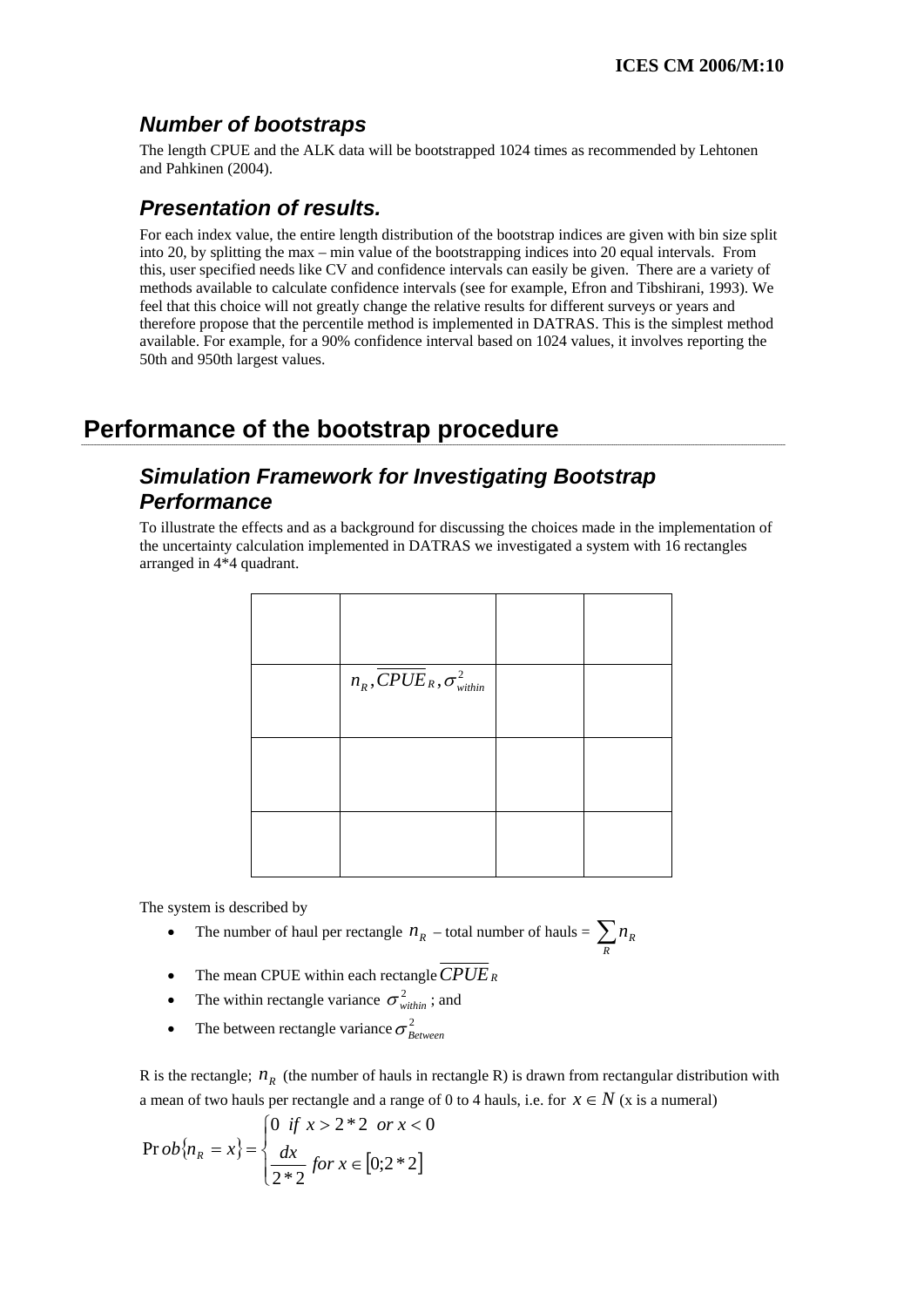$\overline{CPUE}_R$  is the mean CPUE in rectangle R and  $\overline{CPUE}$  is the overall mean CPUE from the area. The realized  $\overline{CPUE}_R$  is drawn from a lognormal distribution.

$$
\Pr{ob} \overline{\overline{CPUE}}_R = x \Big\} = \frac{d \log x}{\sigma_{Between} \sqrt{2\pi}} * \exp\left(-0.5 * \left(\frac{\log x - \log \overline{CPUE}}{\sigma_{Between}}\right)^2\right)
$$

The between rectangle variance is  $\sigma_{Between}^2 = \frac{1}{\sum n_R} * \sum (\overline{CPUE}_R - \overline{CPUE})^2$  $\frac{1}{n_R}$ <sup>\*</sup>  $\sum$  (CPUE<sub>R</sub> *R*  $\sigma_{\scriptscriptstyle\it Between}^-$ 

The observed  $CPUE_{i,R}$  of haul *i* in rectangle *R* is drawn from log-normal distribution with a cutoff twice the standard deviation.

#### Length distributions and Age-Length keys (ALK)

The length distribution is drawn from the same population as is used for the Age-length key as described below.

The ALK is generated as follows

- There is only one ALK corresponding to the entire area
- The theoretical ALK is calculated based on
	- o Growth rates are von Bertalanffy (L-inf =45 ; $k = 0.2$ ; t0 = -0.5)
	- o The age groups strength are predefined
	- o The length distribution for given age is log-normal with mean defined by the von Bertalanffy growth and with a variance  $\sigma_{Growth}^2$  (= 0.15)
- This theoretical distribution is then rearranged to provide  $prob\langle m_{_{a,l}}|n_{_L}\rangle$  for given length l
- The actual ALK is drawn from this theoretical distribution for each length group and with  $n_l$  (= 12) and  $n_l$  (= 16) fish per length group

## *Simulation Results*

In order to compare the performance of the bootstrap procedure the results were compared with the result of a simulation of the survey as described above. All simulations were done with 1024 simulated realizations of the survey to generate the theoretical solution while all bootstraps were done with 1024 replicates. The ALK were generated with 16 fish per length class, there were age data for all length classes.

*Bootstrap*

The results are reported as "correction factor" which is the ratio  $\frac{20000 \text{ m}}{\text{Replicate simulation}}$ 

Theoretic al results indicates that the bootstrap sample and the number of hauls/aged fish in a length c lass may preferable be different, for the results reported below we have used

- Hauls bootstrapped = no of hauls observed  $-1$
- For each length class in the ALK, No of aged fished bootstrapped  $=$  no of fish aged

#### Homogeneous area, i.e. the mean CPUE is the same for all **rectangles**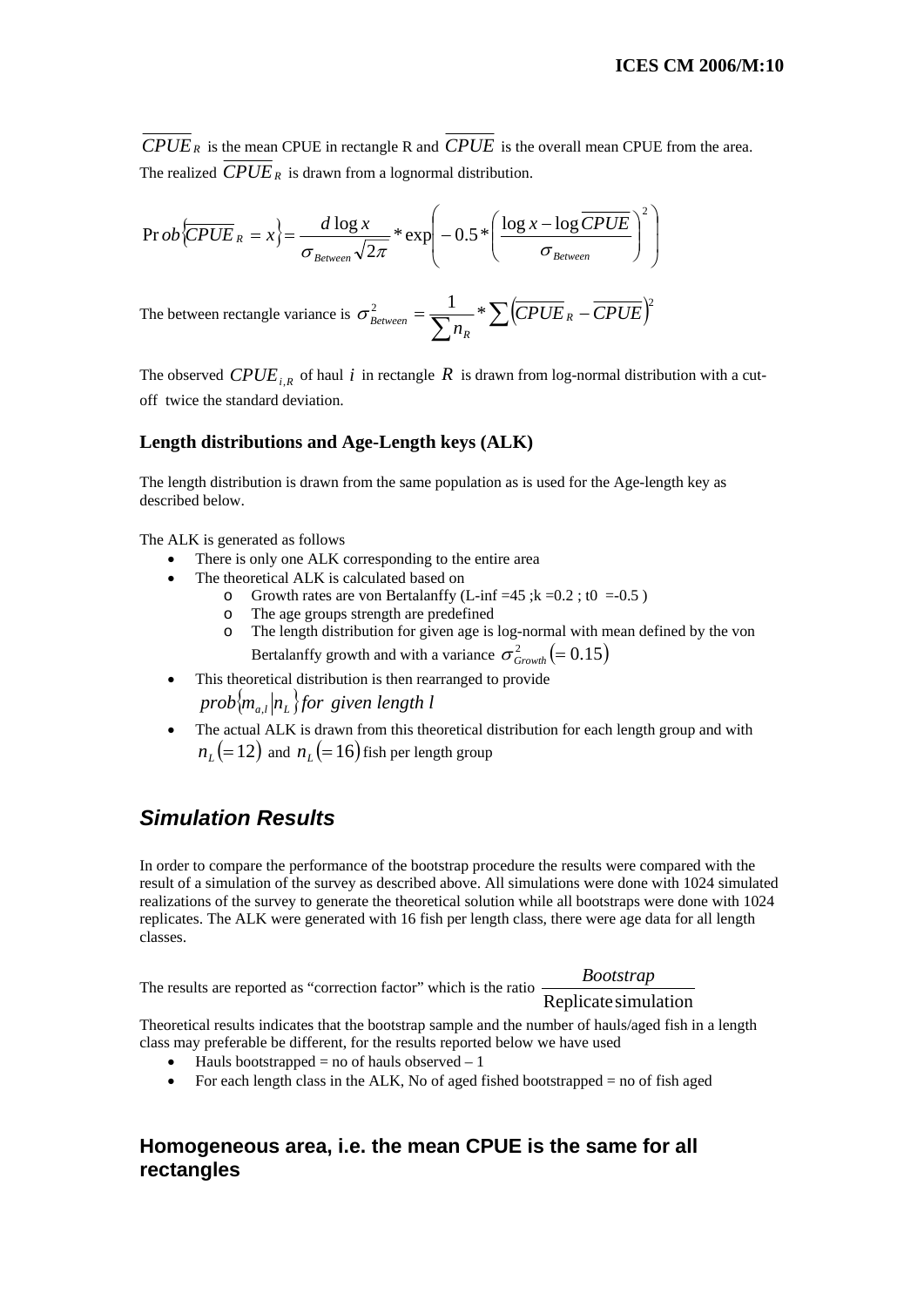

The mean  $\overline{CPUE}_R = \overline{CPUE}$  and all rectangles are fished with 2 hauls.



This graph suggests that the bootstrap procedure is perhaps slightly biased towards too low values. Whether we sample the individual rectangles or pooling is of little difference.

Investigating the Range (=[Q25%;Q75%]) for the length distribution suggest that bootstrap based on the rectangle sampling would more seriously underestimate the range most for rectangle sampling than the pooled sampling. However, also for the case of the pooled sampling there is a distinct underestimation of the range for abundance estimate by length group. In this case pooling is completely underestimate of the range for the underlying length compositions, i.e. the variance within the ALKs valid as there is no difference between the rectangles. However, when adding the ALK variation the pooled sampling procedure provides range estimates that are close to theoretical values in spite of the are dominating. It is clear that the rectangle sampling is underestimating the theoretical range.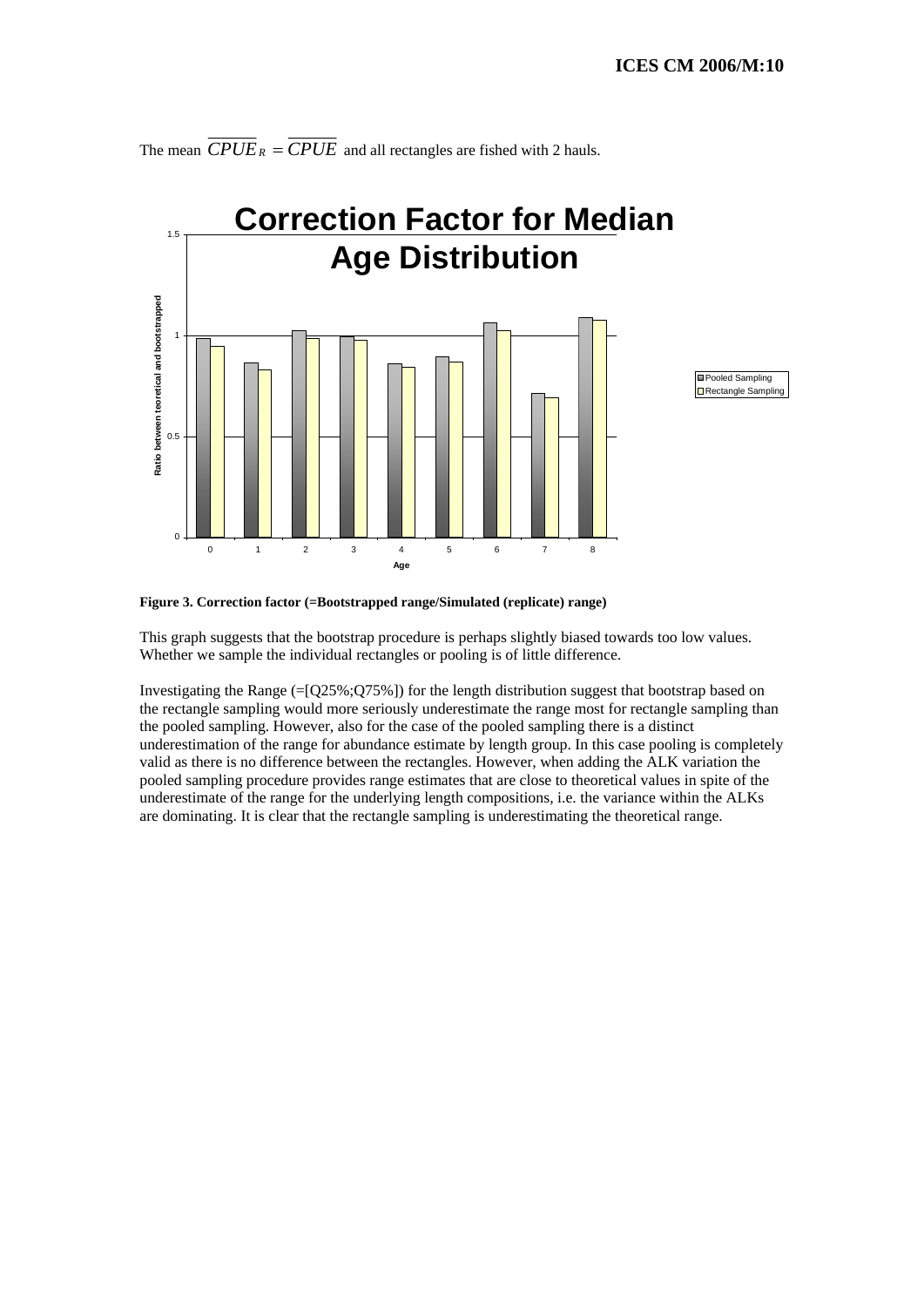



The above results are in accordance with general theoretical results and we concluded that the pooled approach is preferable and we did not investigate the "rectangle" bootstrapping further.

#### **Inhomogeneous area**

The following only considers the pooled bootstrap procedure and investigate the performance of this procedure when the area is inhomogeneous, i.e. that the abundance density varies between rectangles within the area.

The inhomogenety is measured as the ratio between the log-value standard deviation between and within rectangles. Figure 5 shows these standard deviations for age 1 herring and whiting from the IBTS survey for 1991-1994.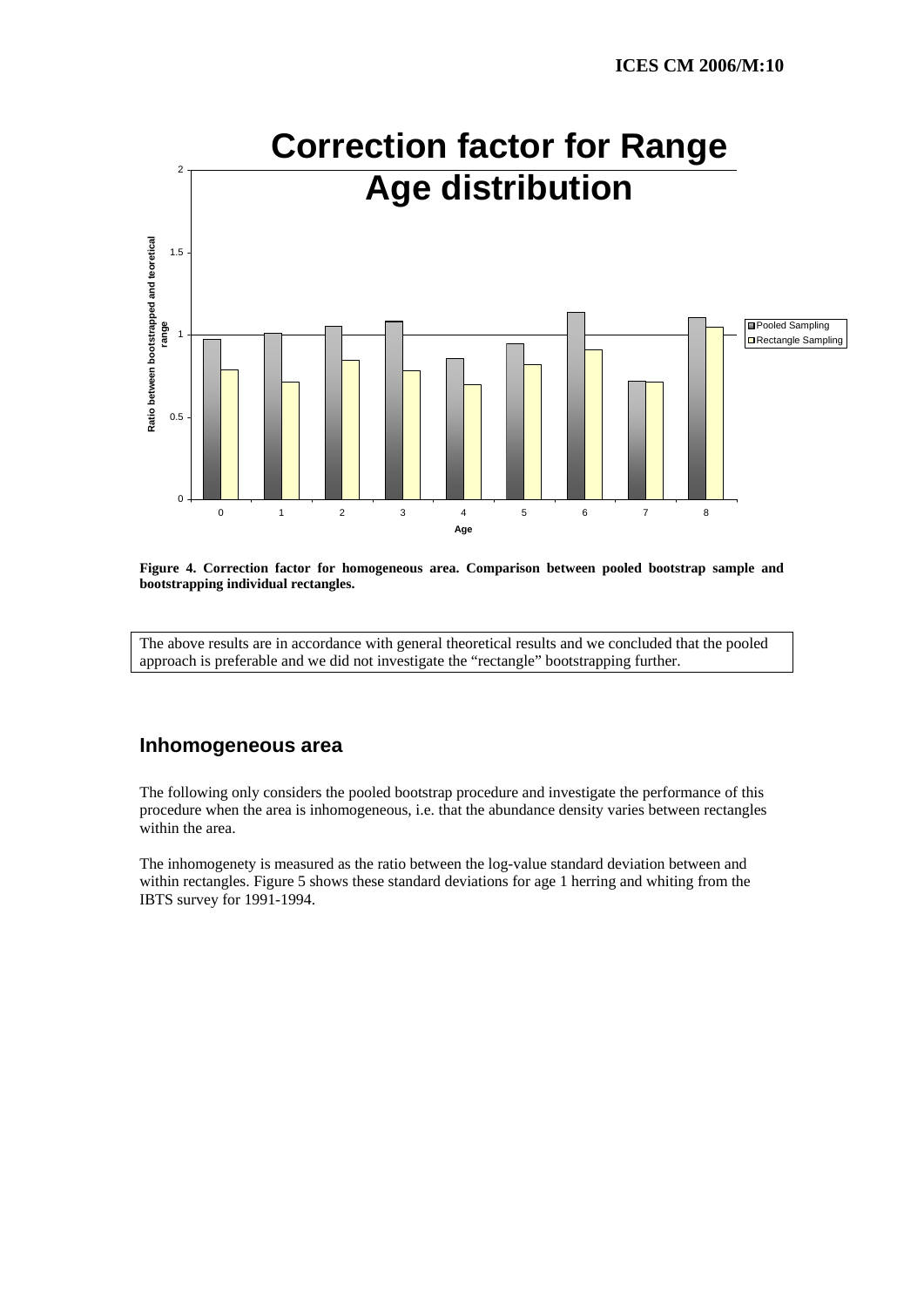

IBTS Herring Age 1 for 1991-1994 Standard deviation log-values

**Figure 5a. Cpue data from Herring from IBTS 1991-1994. Standard deviation of log(cpue) for age 1 ignoring hauls without herring. The data are given by roundfish area (1 to 9) and by year.**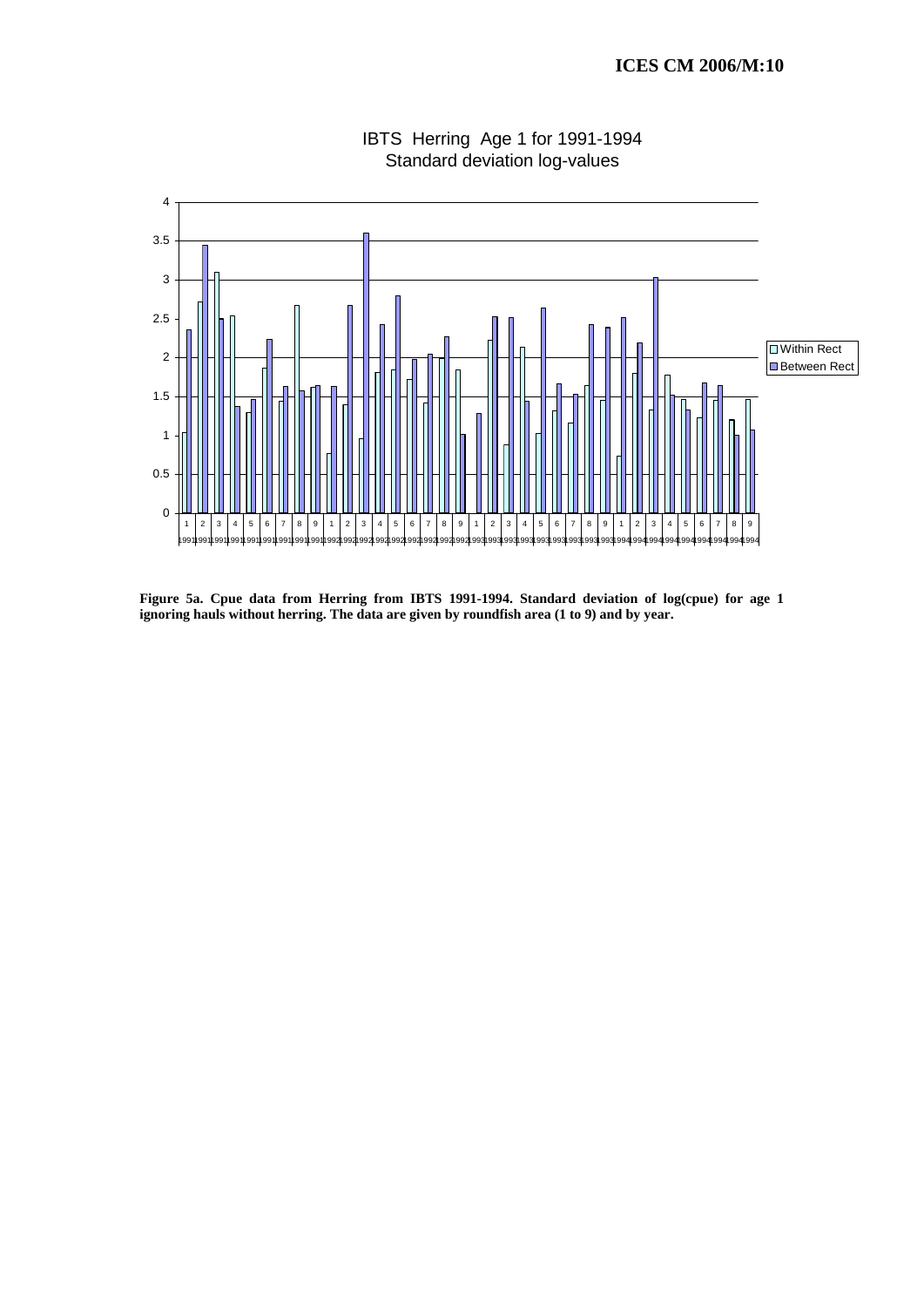

#### **IBTS Whiting Age 1 for 1991-1994 Standard deviation log-value**

**Figure 5b. Cpue data from Whiting from IBTS 1991-1994. Standard deviation of log(cpue) for age 1 ignoring hauls without whiting. The data are given by roundfish area (1 to 9) and by year.** 

Taking an overall average from Figure 5 suggest that the ratio Standard deviation (between rectangles)/Standard deviation (within rectangles) is about 1.1 for whiting and 1.4 for herring.

The inhomogenity of an area is measured in the variation between sub-areas of the mean CPUE within a sub-area (rectangle). This is simulated as a log-normal distribution of the mean CPUE in each rectangle where all rectangles have the same mean value but the standard deviation in the log-normal distribution (a proxy for the CV) is varying. Figure 6 below illustrates the results of a bootstrapped range calculation for a simulated survey with a standard deviation (log-values) of 0, 0.5, 1.0, 1.5, and 2.0.

The pooled procedure does not show any apparent bias up to a log-standard deviation of 2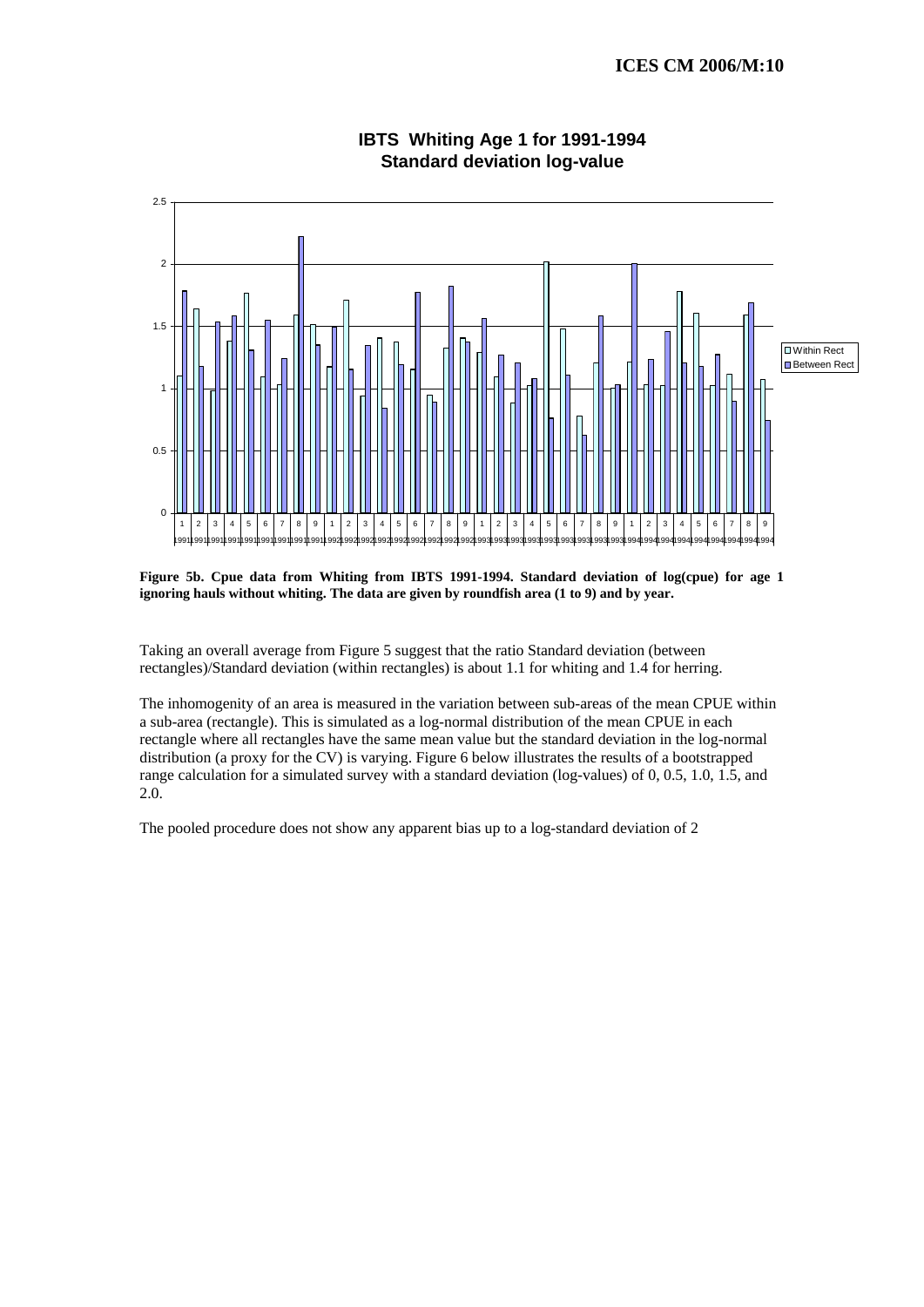

**Figure 6. Correction factor comparing the bootstrapped range (pooled sample over the area for bootstrapping) with the range calculated by simulation (replicates) of the survey.** 

## **References**

Efron, B and R.J. Tibshirani, (1993) An Introduction to the Bootstrap. CRC Press, Boca Raton.

- ICES(2004) Report of the Workshop on Sampling and Calculation Methodology for Fisheries Data (WKSCMFD), 26–30 January 2004, Nantes, France. ICES CM 2004/ACFM:12
- ICES(2005) Report of the Workshop on Survey Design and Data Analysis (WKSAD), 9–13 May 2005, Sète, France. ICES CM 2005/B:07.
- Lehtonen, R. and E. Pahkinen. 2004."Practical Methods for design and Analysis of Complex Surveys". John Wiley & Sons Ltd. ISBN 0-470-84769-7.
- ISDBITS. 2001. Improvement of Stock Assessment and Data Collection by Continuation, Standardisation and Design Improvement of the Baltic International Bottom Trawl Survey for Fishery Resource Assessment, Final Report. EU Project No. 98/099
- Pennington M.R. and M.D. Grosslein, 1978. Accuracy of abundance indices based on stratified random trawl surveys. ICNAF Res. Doc. 78/IV/77 : 42 p.
- O'Brien C.M., C.D. Darby, D.L. Maxwell, B.D. Rackham, H. Degel, S. Flatman, M.A. Pastoors, E.J. Simmonds and M. Vinther (2001a). The precision of international market sampling for North Sea plaice (Pleuronectes platessa L.) and its influence on stock assessment. ICES CM 2001/P:13.
- O'Brien C.M., C.D. Darby, B.D. Rackham, D.L. Maxwell, H. Degel, S. Flatman, M. Mathewson, M.A. Pastoors, E.J. Simmonds and M. Vinther (2001b). The precision of international market sampling for North Sea cod (*Gadus morhua* L.) and its influence on stock assessment. ICES CM 2001/P:14.
- Pennington, M. 1983. Efficient estimators of abundance, for fish and plankton surveys. Biometrics, 39: 281–286.
- Petitgas, P. 1993. Geostatistics for fish stock assessments: a review and an acoustic application. ICES Journal of Marine Science, 50: 285–298.